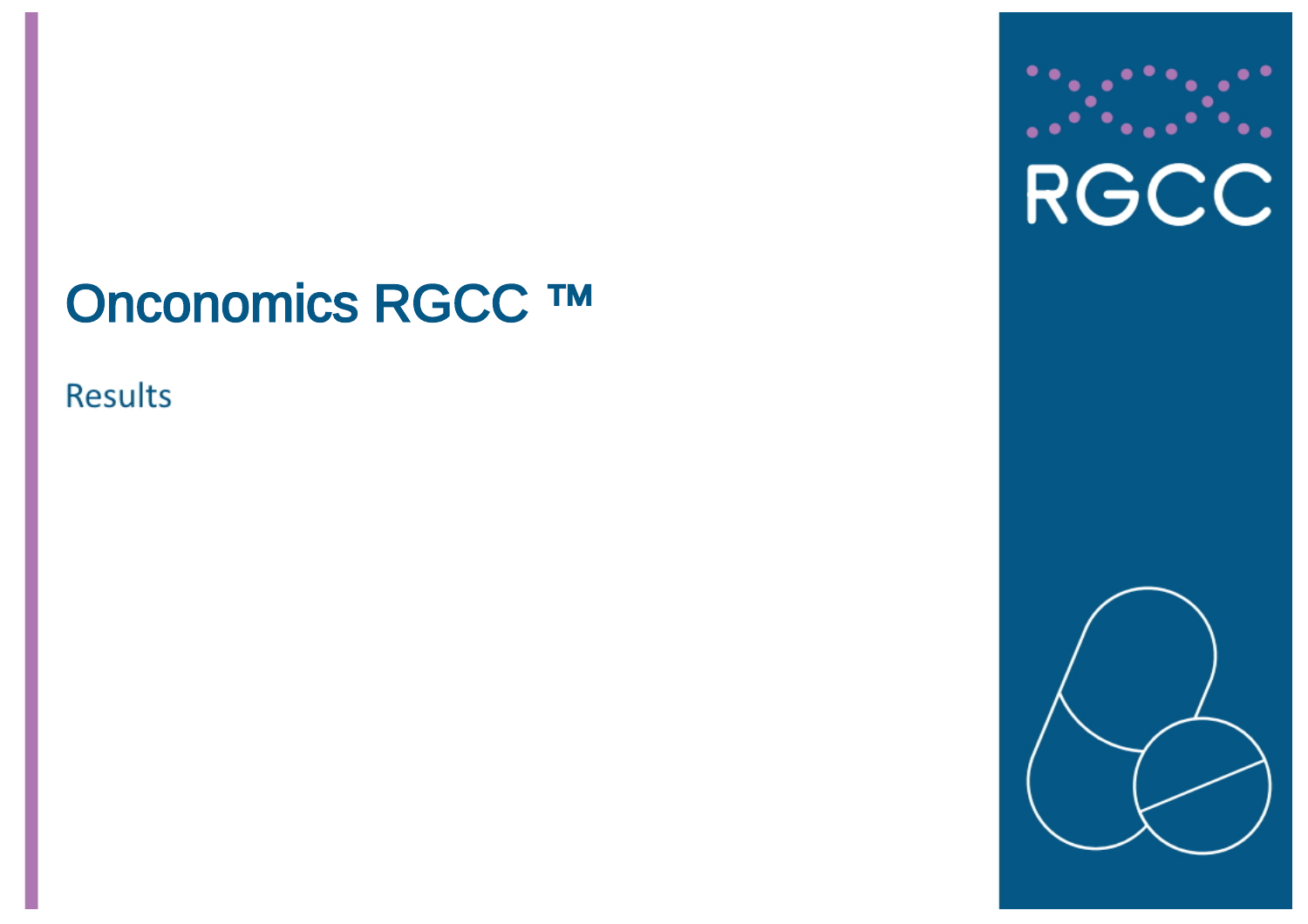Results Analysis Report on a patient test patient 1 suffering from Breast stage II.

The sample that was sent to us for analysis was a sample of 20ml Blood that contains anti-coagulant, and packed with an ice pack.

## Laboratory Process

Isolation of the malignant cells using flow cytometry and negative selection (isolated 3.3 cells/7.5 ml, SD +/- 0.3 cells). The isolated cells were expanded and they were split in two, from which, one part is going to viability assays and the other is going for transcriptomic micro-Arrays

# Isolation of mRNA

Quality control of integrity of mRNA

Reversed transcription of mRNA to cDNA

Hybridisation of cDNA with micro-Arrays all genome transcriptomic micro-Arrays slide

Analysis of the data and detection of repeatable patterns

Normalization and assessment of clinical relevant probes

This Test report is issued based on testing the sample / specimen examined by the Laboratory. Modification of data, selective breeding and using portions of this test report is forbidden. The laboratory assumes no liability for improper use or improper interpretation of the results.

Ioannis Papasotiriou M.D., PhD Head of molecular medicine dpt of R.G.C.C -Research Genetic Cancer Centre International GmbH Baarerstr 95, 6300, Zug, Switzerland Tel: +41-41-7250560 Website: www.rgcc-group.com E-mail:medical@rgcc-genlab.com RG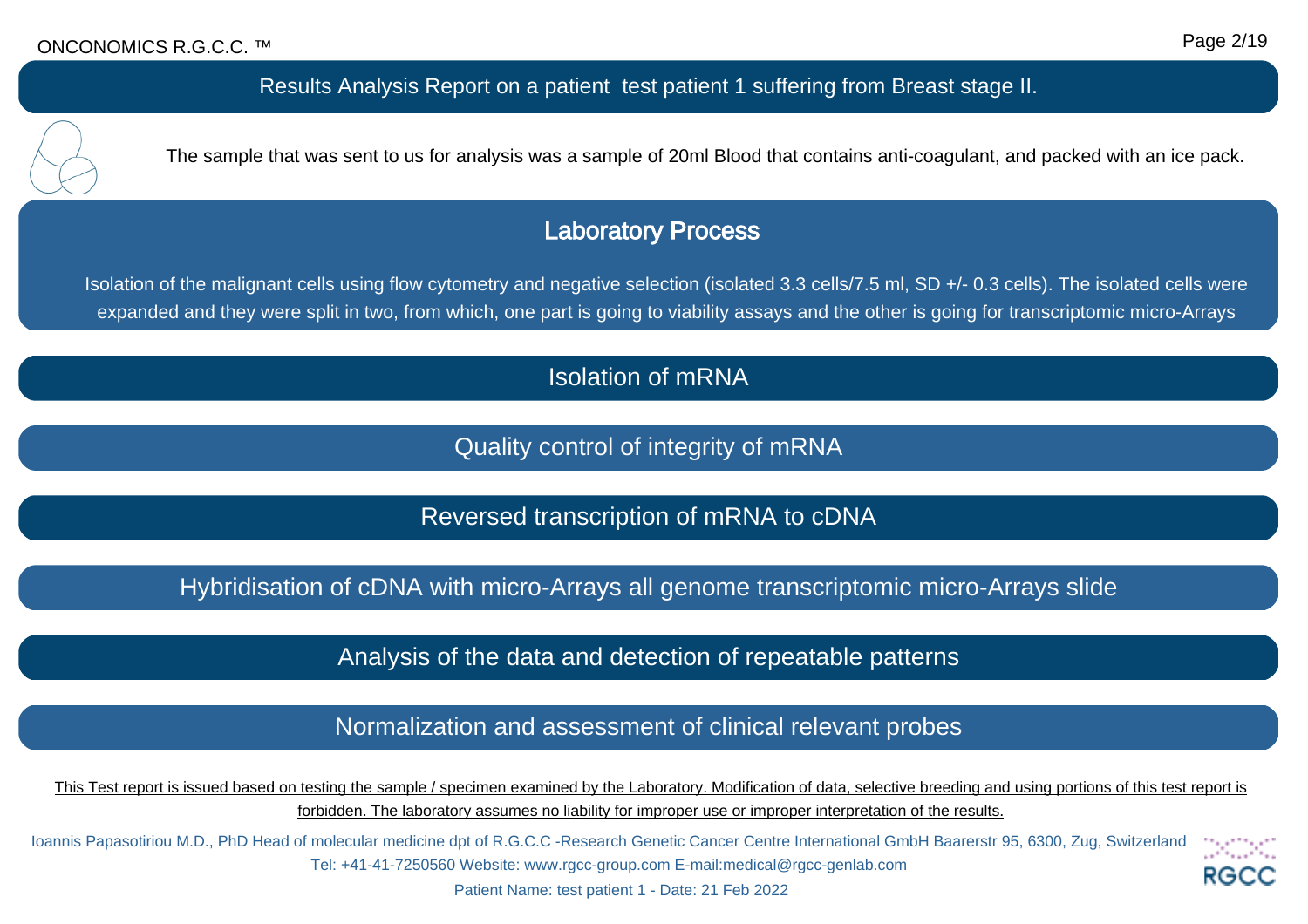# The following were defined

| Expression rates of the following clinical relevant genes                |                                                      |  |  |
|--------------------------------------------------------------------------|------------------------------------------------------|--|--|
| Related with cell cycle regulation                                       | p53, p21, p16, DHFR, TS, SHMT                        |  |  |
| Related with drug targets                                                | Topo I & II, TS, DHFR, ribonucleotide reductase etc. |  |  |
| Related with signal transduction pathway                                 | IGFr, EGFr, PDGFr, etc.                              |  |  |
| Related with epigenetic aberration                                       | Dnmt1, DNA demethylase, etc.                         |  |  |
| Related with angiogenesis                                                | VEGF-r, FGFr, PDGFr                                  |  |  |
| Related with growth signal                                               | c-erb-B1, c-erb-B2, bar-abl, etc.                    |  |  |
| Related with repair after physical application (radiation, hyperthermia) | HSP27, HSP70, HSP90, HIF1a, etc.                     |  |  |

Ioannis Papasotiriou M.D., PhD Head of molecular medicine dpt of R.G.C.C -Research Genetic Cancer Centre International GmbH Baarerstr 95, 6300, Zug, Switzerland Tel: +41-41-7250560 Website: www.rgcc-group.com E-mail:medical@rgcc-genlab.com

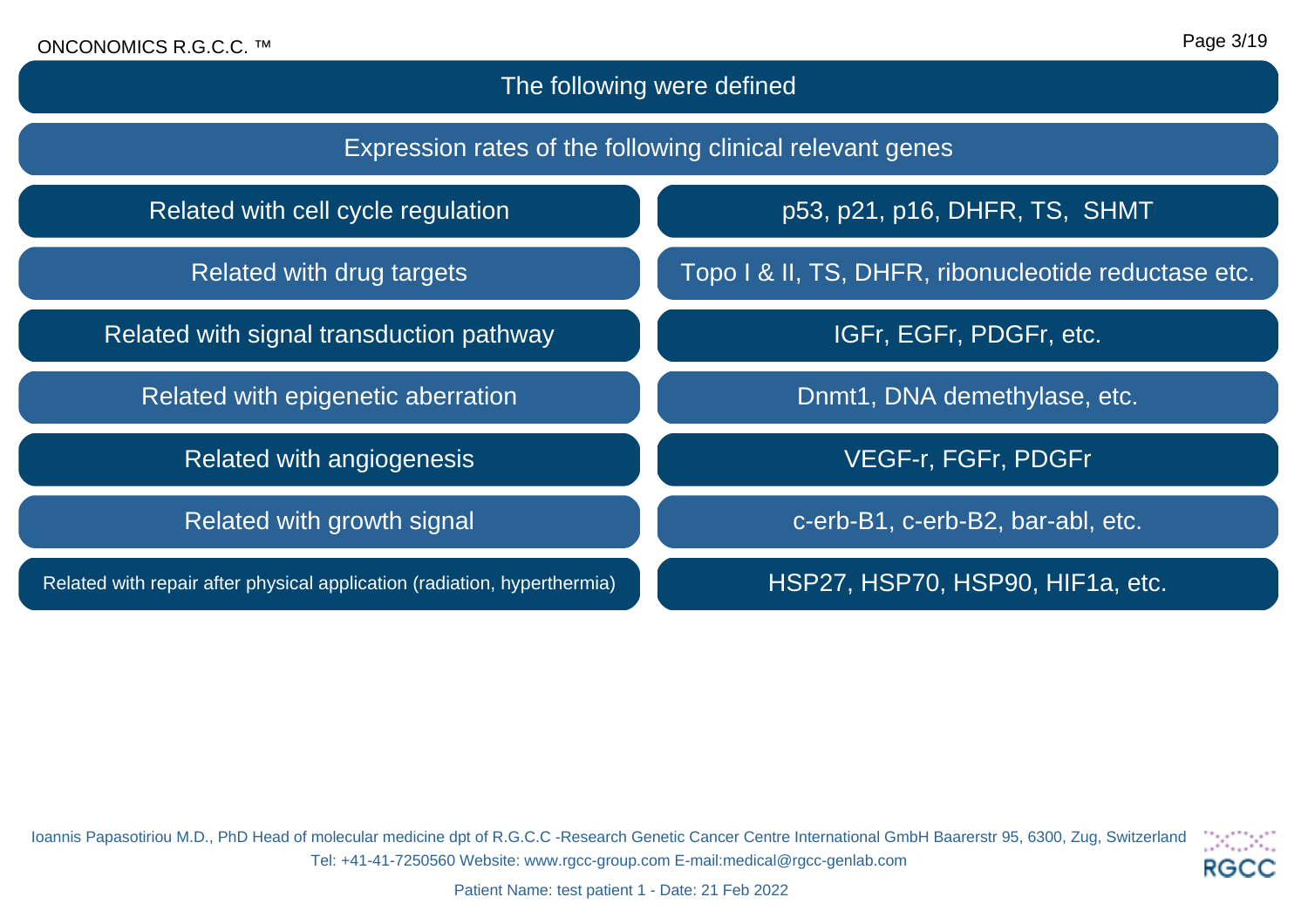# Alkylating Agents



Ioannis Papasotiriou M.D., PhD Head of molecular medicine dpt of R.G.C.C -Research Genetic Cancer Centre International GmbH Baarerstr 95, 6300, Zug, Switzerland 23. PO Tel: +41-41-7250560 Website: www.rgcc-group.com E-mail:medical@rgcc-genlab.com **RGCC**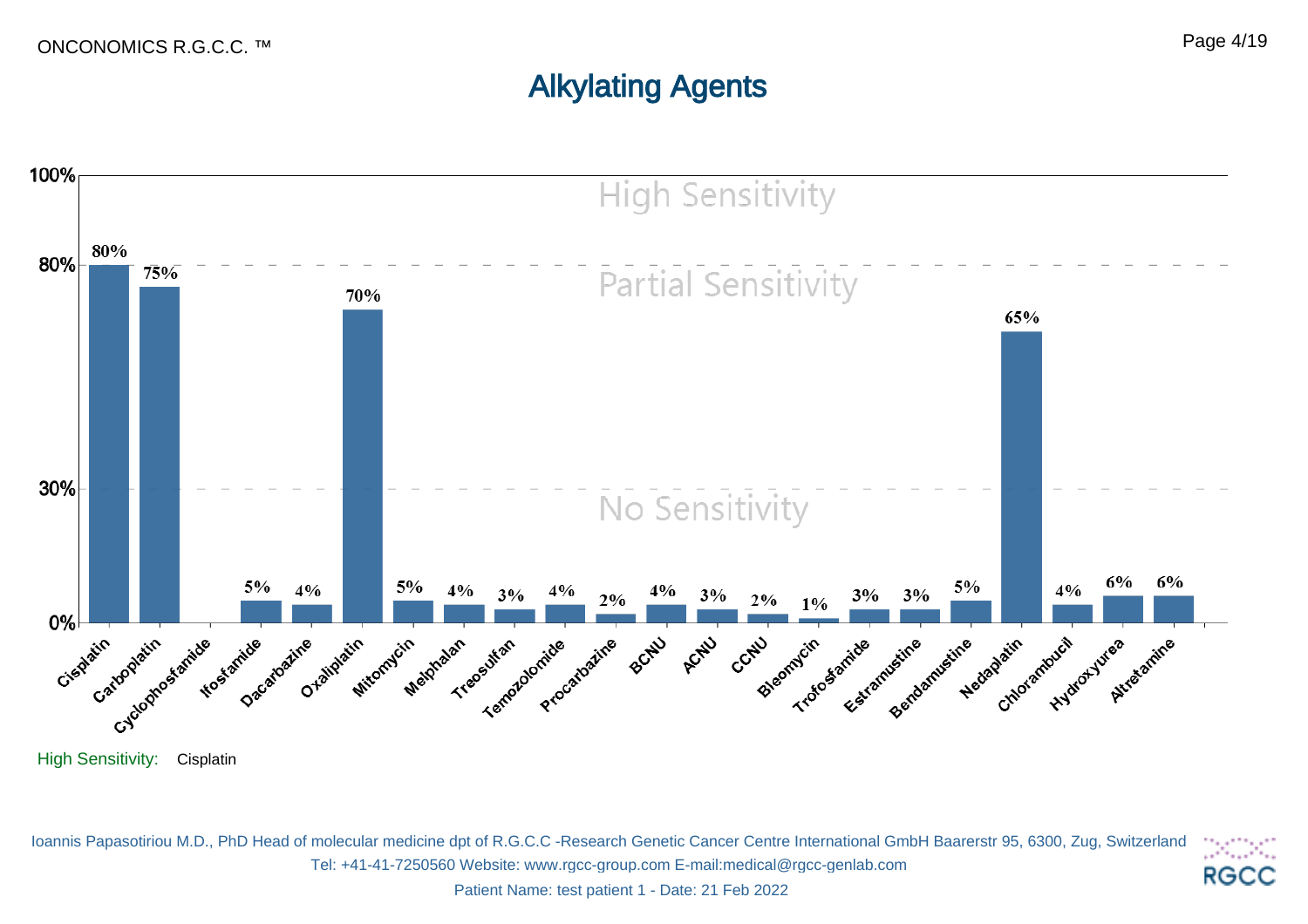#### Page 5/19

# Inhibitors of Topoisomerase I & II



Ioannis Papasotiriou M.D., PhD Head of molecular medicine dpt of R.G.C.C -Research Genetic Cancer Centre International GmbH Baarerstr 95, 6300, Zug, Switzerland DADA ( Tel: +41-41-7250560 Website: www.rgcc-group.com E-mail:medical@rgcc-genlab.com **RGCC**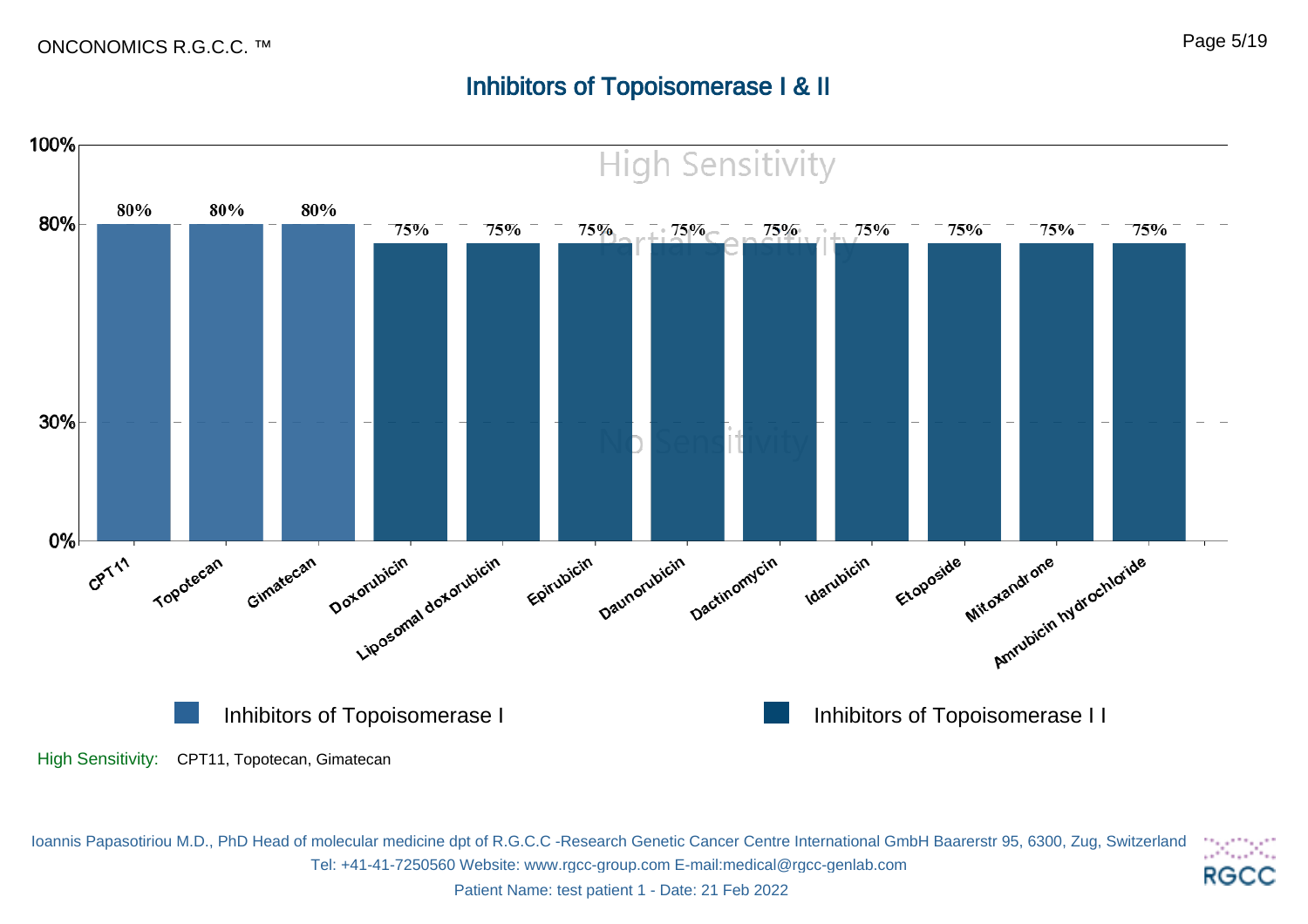#### Page 6/19

# Epothilones & Nucleus Spindle Stabilizer I & II

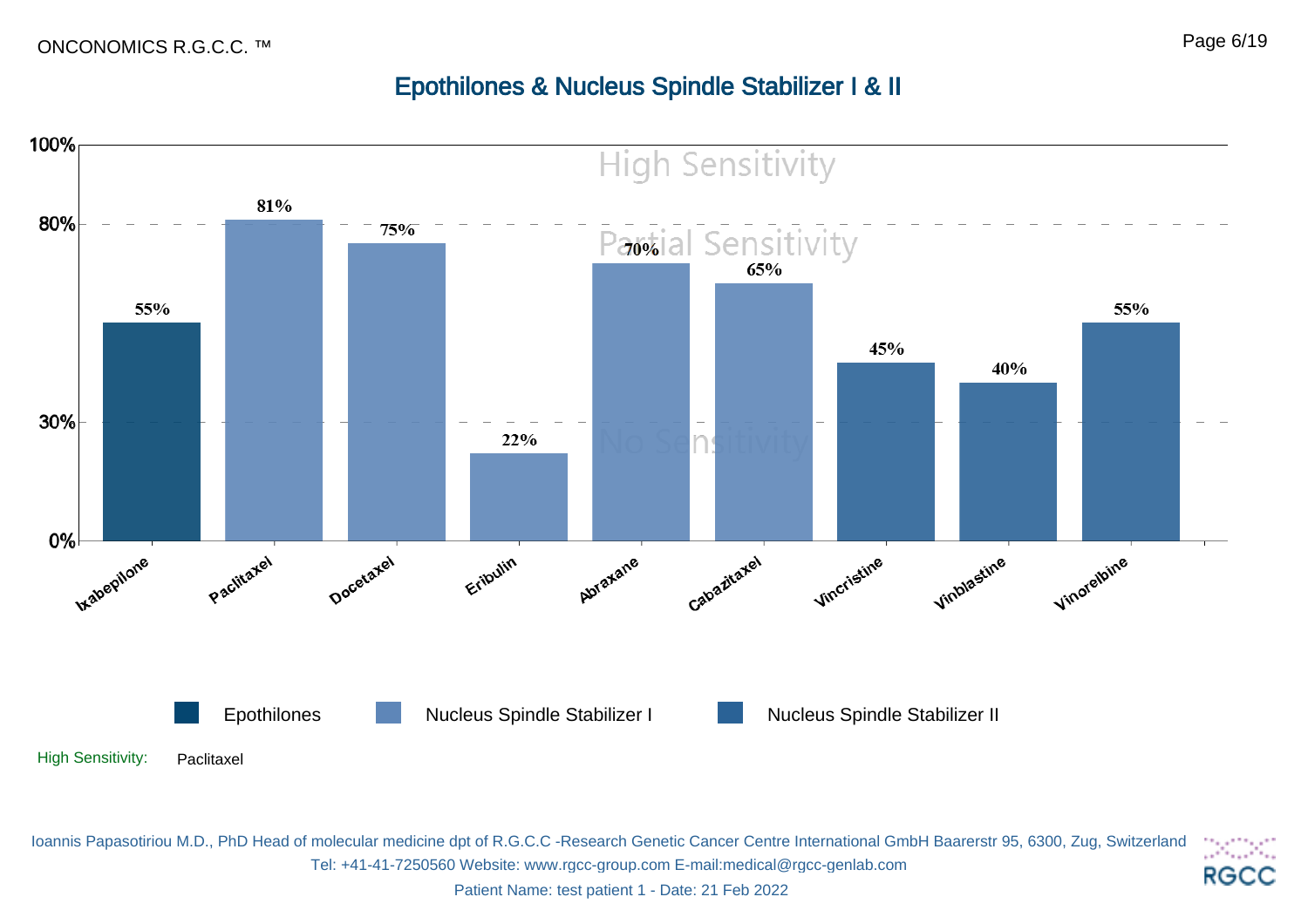#### Nucleoside Analogues



Ioannis Papasotiriou M.D., PhD Head of molecular medicine dpt of R.G.C.C -Research Genetic Cancer Centre International GmbH Baarerstr 95, 6300, Zug, Switzerland <u>ieiei</u> Tel: +41-41-7250560 Website: www.rgcc-group.com E-mail:medical@rgcc-genlab.com **RGCC**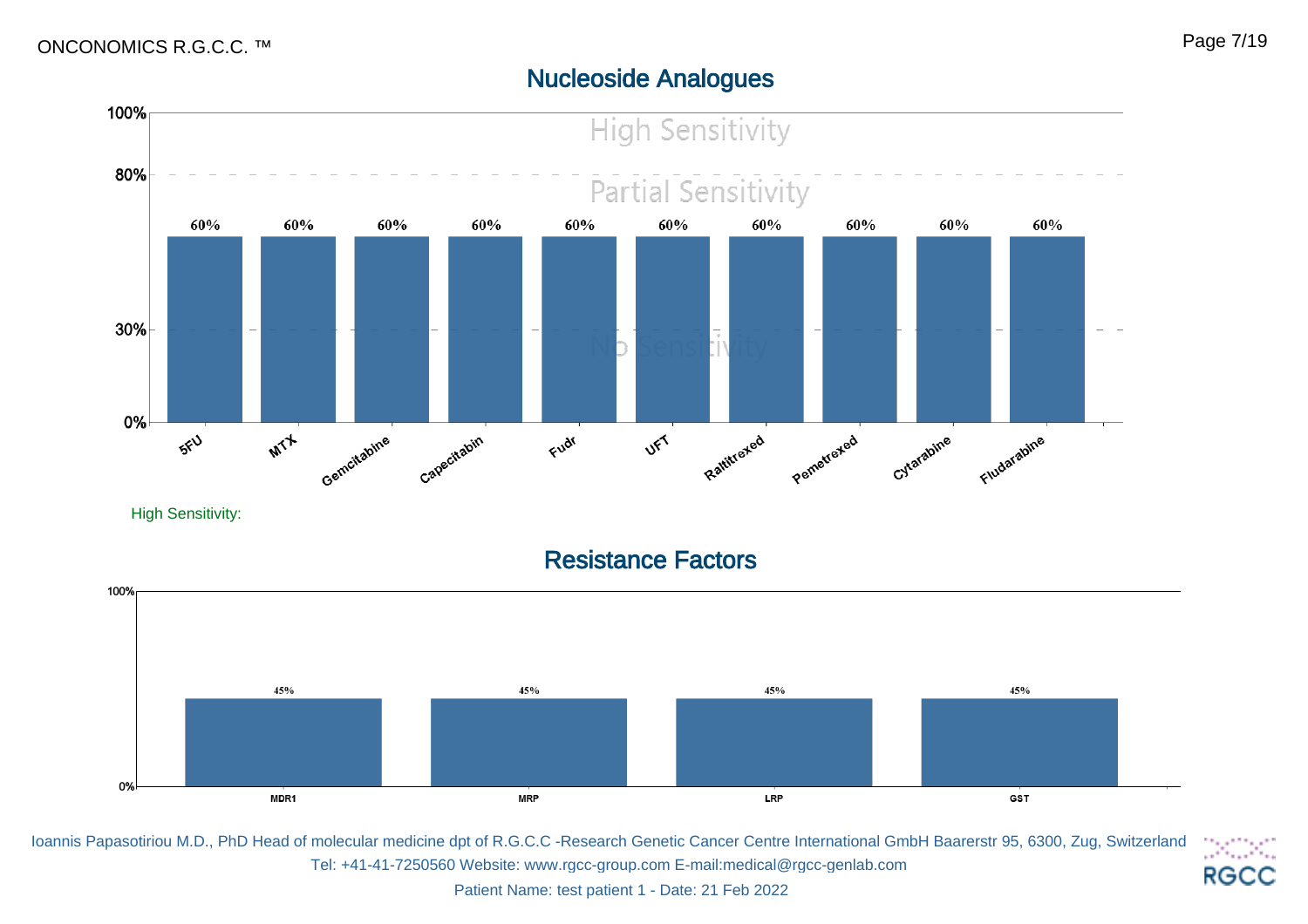## Tumor Related Genes I



Ioannis Papasotiriou M.D., PhD Head of molecular medicine dpt of R.G.C.C -Research Genetic Cancer Centre International GmbH Baarerstr 95, 6300, Zug, Switzerland Danan Tel: +41-41-7250560 Website: www.rgcc-group.com E-mail:medical@rgcc-genlab.com **RGCC**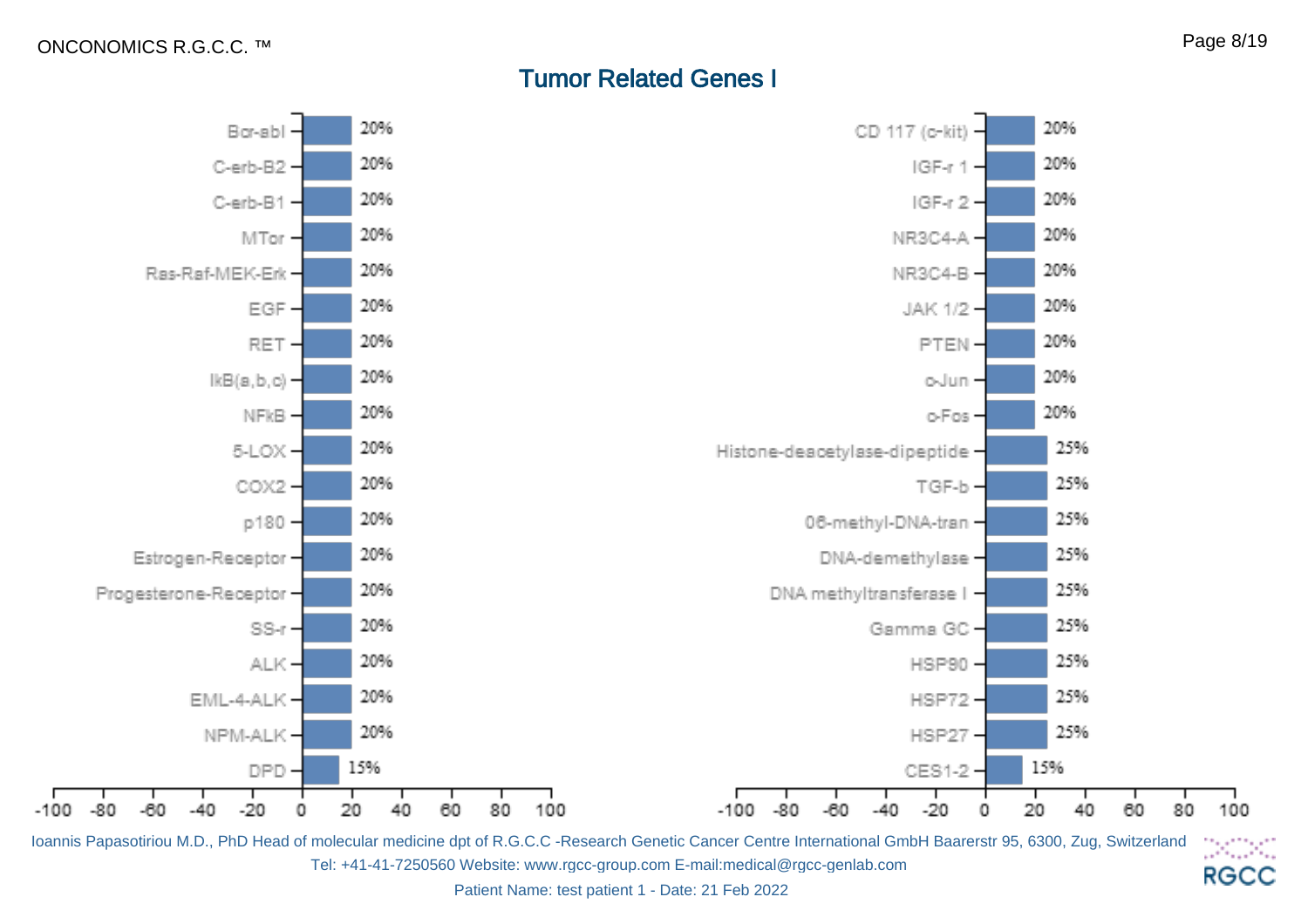$-100 -$ 

## Tumor Related Genes II



Ioannis Papasotiriou M.D., PhD Head of molecular medicine dpt of R.G.C.C -Research Genetic Cancer Centre International GmbH Baarerstr 95, 6300, Zug, Switzerland Danan Tel: +41-41-7250560 Website: www.rgcc-group.com E-mail:medical@rgcc-genlab.com **RGCC**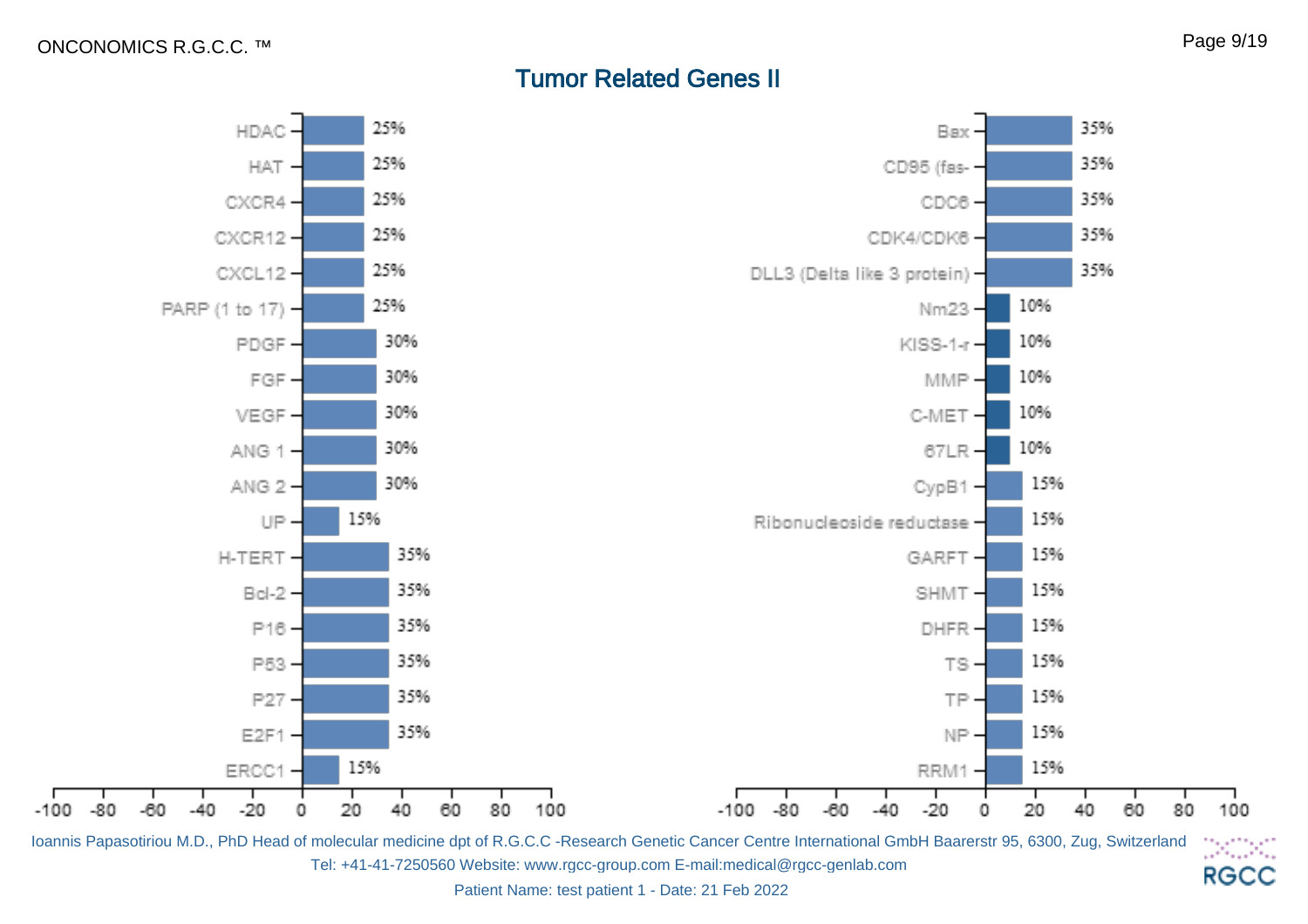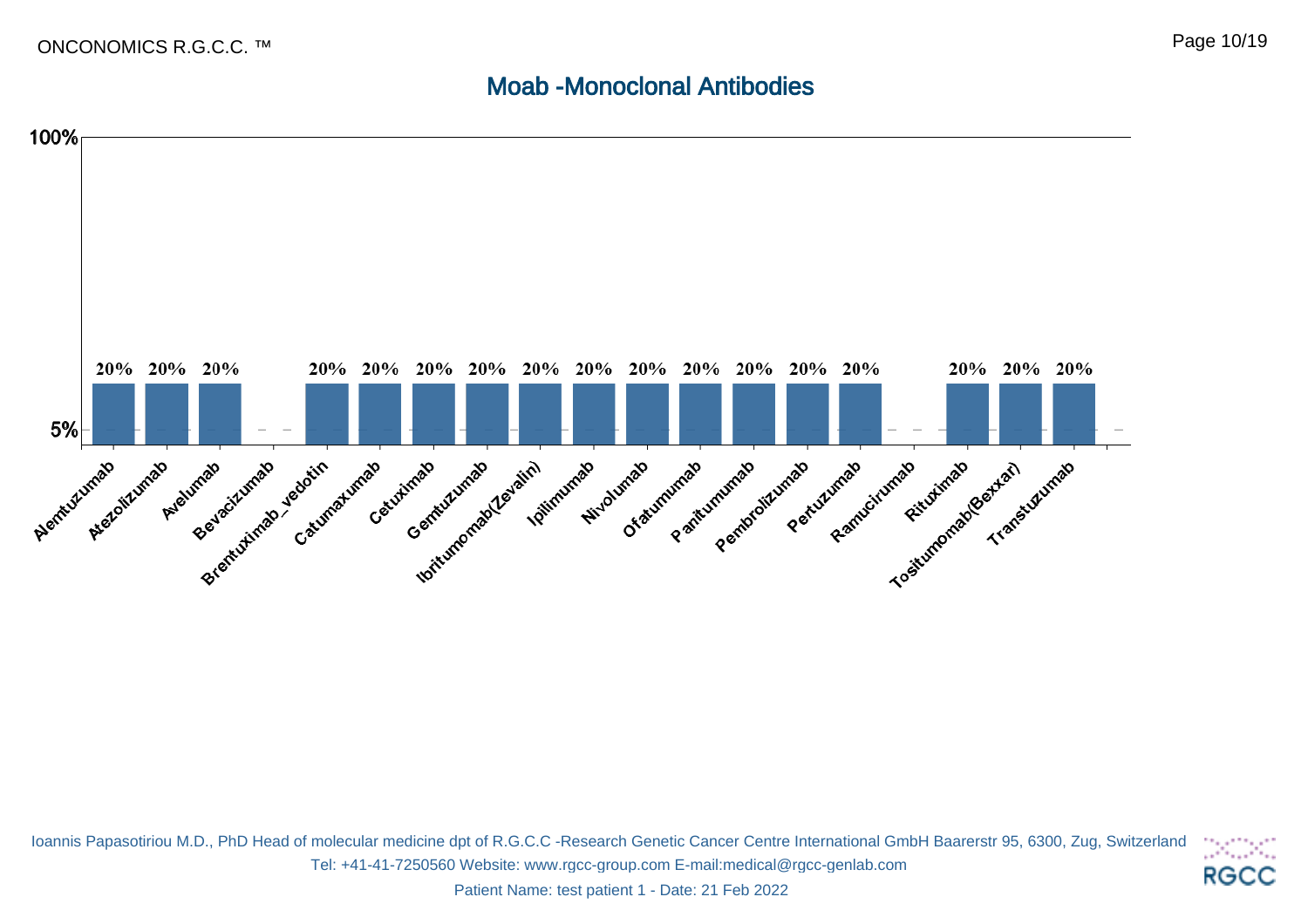#### SMW - Small Molecular weight molecule



Patient Name: test patient 1 - Date: 21 Feb 2022

DA DA **RGCC**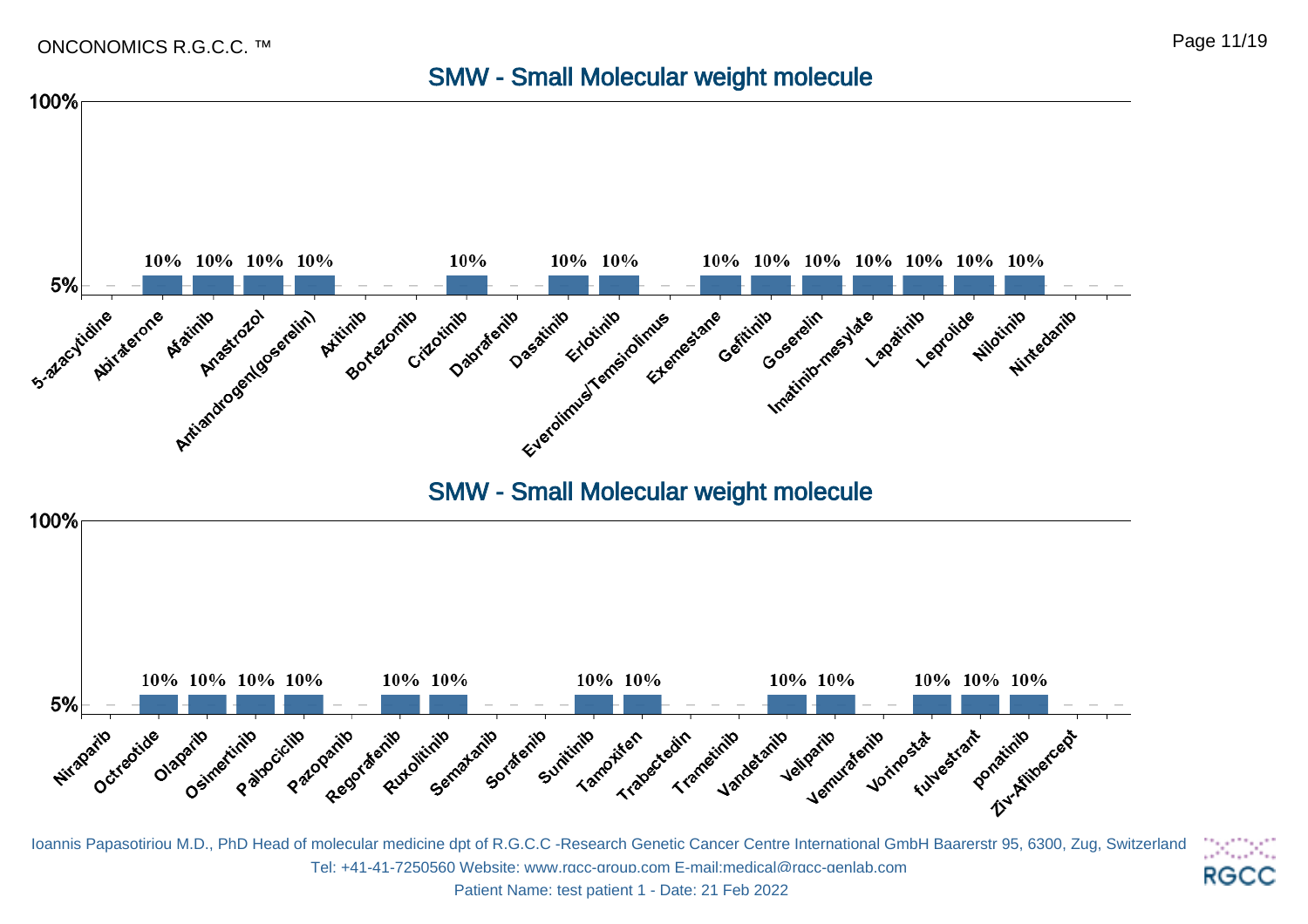#### Page 12/19

# GROWTH FACTORS PROLIFERATION STIMULI

| <b>FUNCTION</b>                    | <b>CLINICAL RISK</b> | <b>NAME</b>          | <b>RELATED</b>               | <b>RESULTS</b>   | <b>OUTCOME</b>   |
|------------------------------------|----------------------|----------------------|------------------------------|------------------|------------------|
| Preprotein for<br>Cellular stress  | <b>HIGH RISK</b>     | p180                 | Tyrosin kinase growth f.     | 20               | <b>HIGH RISK</b> |
| <b>Fusion Protein</b>              | <b>HIGH RISK</b>     | Bcr-abl              | Resist phenotype             | 20               | <b>HIGH RISK</b> |
| <b>Repair Related Gene</b>         | <b>HIGH RISK</b>     | <b>PTEN</b>          | <b>Tumor Suppressor Gene</b> | 20               | <b>HIGH RISK</b> |
| Eicosanoid related                 |                      | COX <sub>2</sub>     | <b>Tumour Growth</b>         | 20               | <b>HIGH RISK</b> |
| <b>HIGH RISK</b><br>protein        | 5-LOX                | <b>Tumour Growth</b> | 20                           | <b>HIGH RISK</b> |                  |
| Proteasome                         |                      | <b>NFKB</b>          | <b>Transcription fact</b>    | 20               | <b>HIGH RISK</b> |
| <b>HIGH RISK</b><br>inhibitors     | IKB(a,b,c)           | Inhibitor of NFkB    | 20                           | <b>HIGH RISK</b> |                  |
| <b>HIGH RISK</b><br>Proto-Oncogene |                      | <b>ALK</b>           | Acute Leukemia kinase        | 20               | <b>HIGH RISK</b> |
|                                    |                      | EML-4-ALK            | Fusion EML with ALK          | 20               | <b>HIGH RISK</b> |
|                                    |                      | <b>NPM-ALK</b>       | Fusion NPM with ALK          | 20               | <b>HIGH RISK</b> |
|                                    |                      | <b>RET</b>           | Proto-oncogene               | 20               | <b>HIGH RISK</b> |

Ioannis Papasotiriou M.D., PhD Head of molecular medicine dpt of R.G.C.C -Research Genetic Cancer Centre International GmbH Baarerstr 95, 6300, Zug, Switzerland  $13\,13\,14$ Tel: +41-41-7250560 Website: www.rgcc-group.com E-mail:medical@rgcc-genlab.com **RGCC**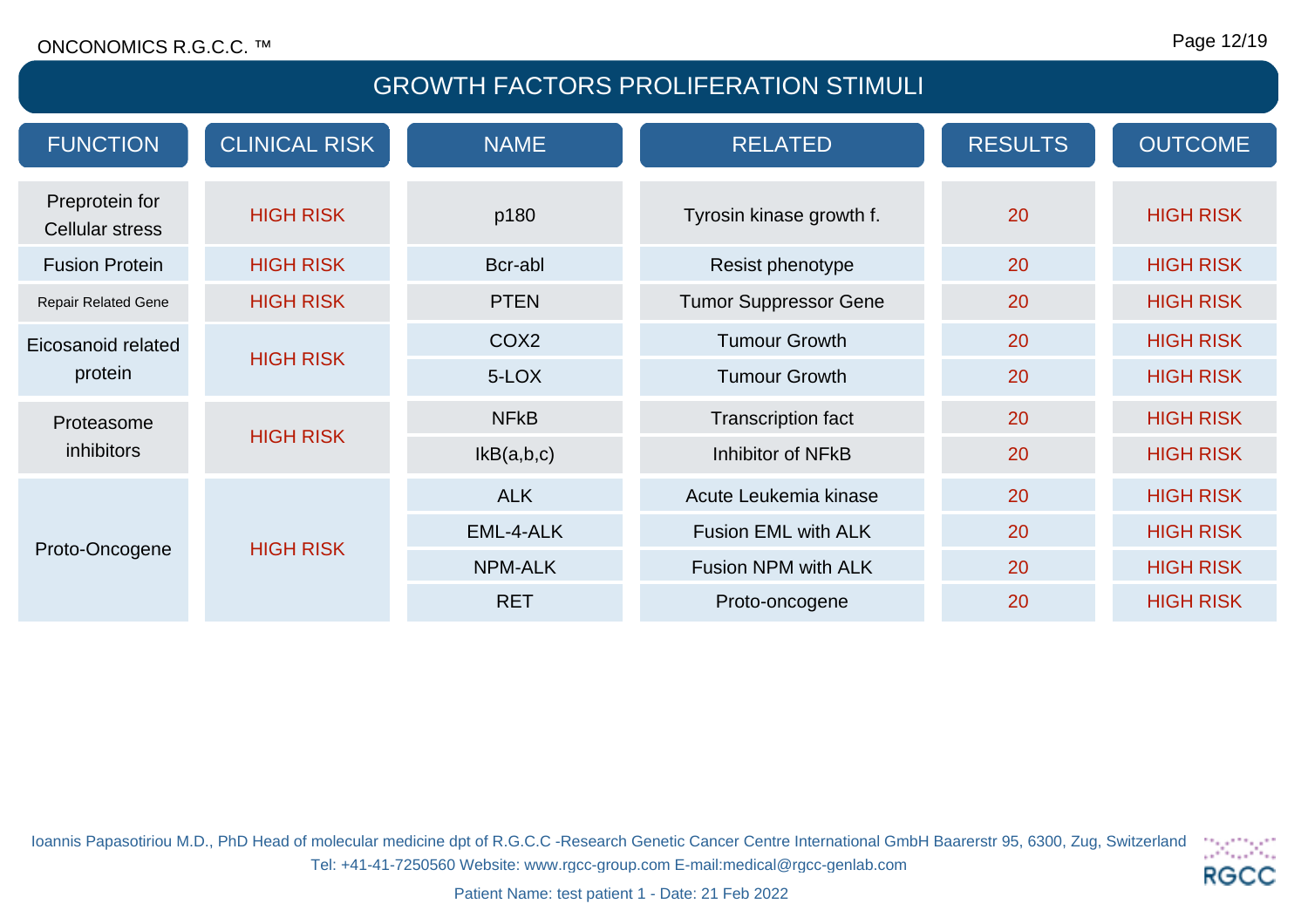# GROWTH FACTORS PROLIFERATION STIMULI

| <b>FUNCTION</b>                  | <b>CLINICAL RISK</b> | <b>NAME</b>               | <b>RELATED</b>                                               | <b>RESULTS</b> | <b>OUTCOME</b>   |
|----------------------------------|----------------------|---------------------------|--------------------------------------------------------------|----------------|------------------|
|                                  |                      | SS-r                      | Somatostatin receptor                                        | 20             | <b>HIGH RISK</b> |
|                                  |                      | CD 117(c-kit)             | Proliferate growth factor receptor                           | 20             | <b>HIGH RISK</b> |
|                                  |                      | IGF-r1                    | Insulin like growth factor receptor                          | 20             | <b>HIGH RISK</b> |
| <b>Growth Factor</b><br>Receptor | <b>HIGH RISK</b>     | $IGF-r-2$                 | Insulin like growth factor receptor                          | 20             | <b>HIGH RISK</b> |
|                                  |                      | <b>EGF</b>                | <b>Tumour Growth</b>                                         | 20             | <b>HIGH RISK</b> |
|                                  |                      | c-erb-B1                  | Her1                                                         | 20             | <b>HIGH RISK</b> |
|                                  |                      | c-erb-B2                  | Her/neu2                                                     | 20             | <b>HIGH RISK</b> |
| Signal transduction<br>pathway   | <b>HIGH RISK</b>     | <b>JAK 1/2</b>            | Single transduction pathway                                  | 20             | <b>HIGH RISK</b> |
|                                  |                      | c-Jun                     | Proto-Oncogene                                               | 20             | <b>HIGH RISK</b> |
|                                  |                      | c-Fos                     | Proto-Oncogene                                               | 20             | <b>HIGH RISK</b> |
|                                  |                      | Ras/Raf/MEK/Er k          | <b>Transduction pathway</b>                                  | 20             | <b>HIGH RISK</b> |
|                                  |                      | <b>mTOR</b>               | <b>Transduction pathway</b>                                  | 20             | <b>HIGH RISK</b> |
|                                  | <b>HIGH RISK</b>     | Progesterone Receptor     | Growth Factor receptor                                       | 20             | <b>HIGH RISK</b> |
| Hormone<br><b>Receptors</b>      |                      | <b>Estrogene Receptor</b> | Growth Factor receptor                                       | 20             | <b>HIGH RISK</b> |
|                                  |                      | NR3C4-A                   | Nucleous receptor group III Class 4<br>(androgen receptor A) | 20             | <b>HIGH RISK</b> |
|                                  |                      | NR3C4-B                   | Nucleous receptor group III Class 4<br>(androgen receptor B) | 20             | <b>HIGH RISK</b> |

Ioannis Papasotiriou M.D., PhD Head of molecular medicine dpt of R.G.C.C -Research Genetic Cancer Centre International GmbH Baarerstr 95, 6300, Zug, Switzerland  $13\,13\,14$ Tel: +41-41-7250560 Website: www.rgcc-group.com E-mail:medical@rgcc-genlab.com **RGCC**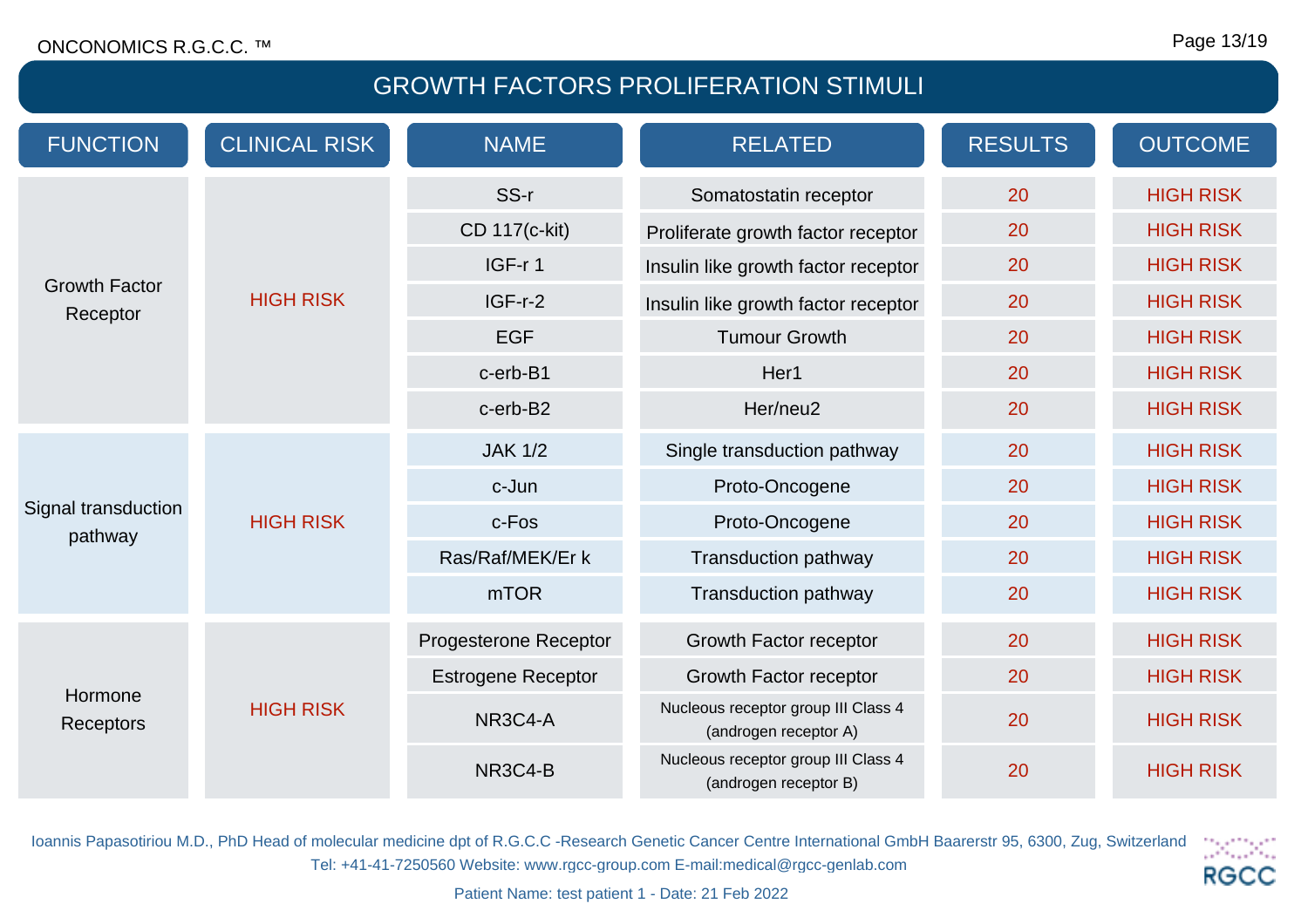#### SELF REPAIR - RESISTANCE FUNCTION CLINICAL RISK NAME NAME RELATED RESULTS OUTCOME Signal transduction HIGH RISK TGF-b Tumour Growth 25 HIGH RISK Radiotherapy / Hyperthermia sensitivity RESISTANT HSP27 Heat Shock Protein Normal RESISTANT HSP72 Heat Shock Protein Normal RESISTANT HSP90 Heat Shock Protein Normal RESISTANT Resistant Phenotype Markers HIGH RISK DNA methyltransferas eI DNA methylation 25 HIGH RISK DNA demethylase DNA methylation 25 HIGH RISK 06-methyl-DNA- tran. DNA methylation 25 HIGH RISK Histonedeacetyla se- DNA coiling (nucleosome) 25 HIGH RISK HAT Histone acetyl transferase 25 HIGH RISK CXCR4 Resistant Phenotype 25 HIGH RISK CXCR12 Resistant Phenotype 25 HIGH RISK CXCL12 Resistant Phenotype 25 HIGH RISK Gamma GC Resist to alkylating drug 25 HIGH RISK HDAC Histone deacetylase 25 HIGH RISK

Ioannis Papasotiriou M.D., PhD Head of molecular medicine dpt of R.G.C.C -Research Genetic Cancer Centre International GmbH Baarerstr 95, 6300, Zug, Switzerland ixix Tel: +41-41-7250560 Website: www.rgcc-group.com E-mail:medical@rgcc-genlab.com **RGCC**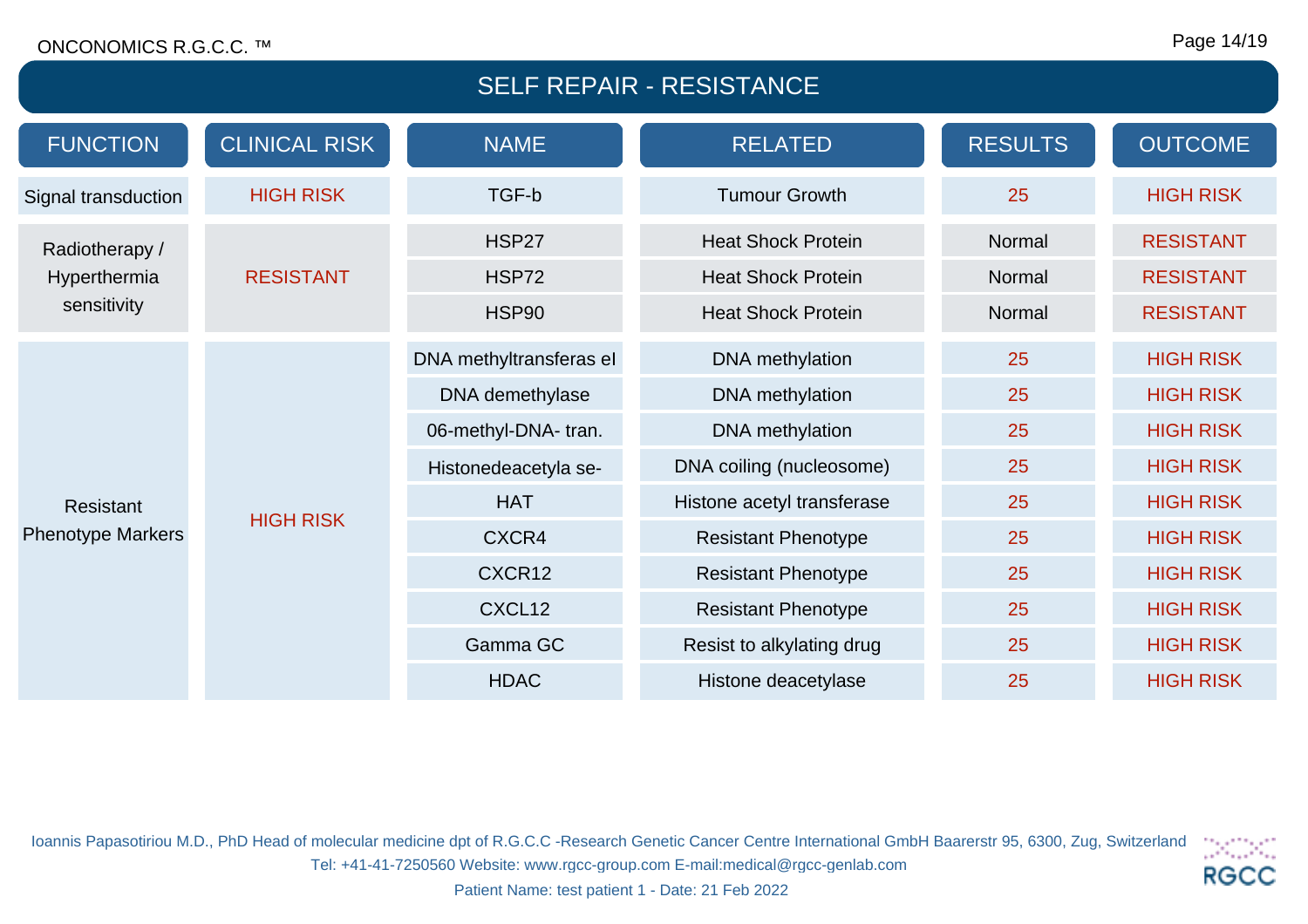| <b>ANGIOGENESIS</b>                                 |                      |                  |                               |                |                  |
|-----------------------------------------------------|----------------------|------------------|-------------------------------|----------------|------------------|
| <b>FUNCTION</b>                                     | <b>CLINICAL RISK</b> | <b>NAME</b>      | <b>RELATED</b>                | <b>RESULTS</b> | <b>OUTCOME</b>   |
|                                                     |                      | <b>VEGF</b>      | Angiogenesis                  | 30             | <b>HIGH RISK</b> |
|                                                     |                      | <b>FGF</b>       | Angiogenesis                  | 30             | <b>HIGH RISK</b> |
| Angiogenesis                                        | <b>HIGH RISK</b>     | <b>PDGF</b>      | Angiogenesis                  | 30             | <b>HIGH RISK</b> |
|                                                     |                      | ANG <sub>1</sub> | Angiogenin I                  | 30             | <b>HIGH RISK</b> |
|                                                     |                      | ANG <sub>2</sub> | Angiogenin II                 | 30             | <b>HIGH RISK</b> |
| CELL CYCLE REGULATION & IMMORTALIZATION / APOPTOSIS |                      |                  |                               |                |                  |
| <b>FUNCTION</b>                                     | <b>CLINICAL RISK</b> | <b>NAME</b>      | <b>RELATED</b>                | <b>RESULTS</b> | <b>OUTCOME</b>   |
| Increase protein<br>Synthesis                       | <b>HIGH RISK</b>     | E2F1             | Transcr. Fact of TS & topo I  | 35             | <b>HIGH RISK</b> |
| Rapid Cell Cycle                                    | <b>HIGH RISK</b>     | CDC6             | Initiation of DNA replication | 35             | <b>HIGH RISK</b> |
| Immortalization                                     | <b>HIGH RISK</b>     | h-TERT           | M2 crisis- aggressive phen.   | 35             | <b>HIGH RISK</b> |
|                                                     |                      | Bcl-2            | Apoptosis                     | 35             | <b>HIGH RISK</b> |
| Regulation of<br>apoptosis                          | <b>HIGH RISK</b>     | <b>Bax</b>       | Apoptosis                     | 35             | <b>HIGH RISK</b> |
|                                                     |                      | CD95 (fas-r)     | Apoptosis related receptor    | 35             | <b>HIGH RISK</b> |
|                                                     | <b>HIGH RISK</b>     | p27              | Cell arrest (G0)              | 35             | <b>HIGH RISK</b> |
| Cell cycle Rate                                     |                      | p <sub>53</sub>  | Cell cycle regulator          | 35             | <b>HIGH RISK</b> |
|                                                     |                      | p16              | Apoptosis                     | 35             | <b>HIGH RISK</b> |

Ioannis Papasotiriou M.D., PhD Head of molecular medicine dpt of R.G.C.C -Research Genetic Cancer Centre International GmbH Baarerstr 95, 6300, Zug, Switzerland Tel: +41-41-7250560 Website: www.rgcc-group.com E-mail:medical@rgcc-genlab.com

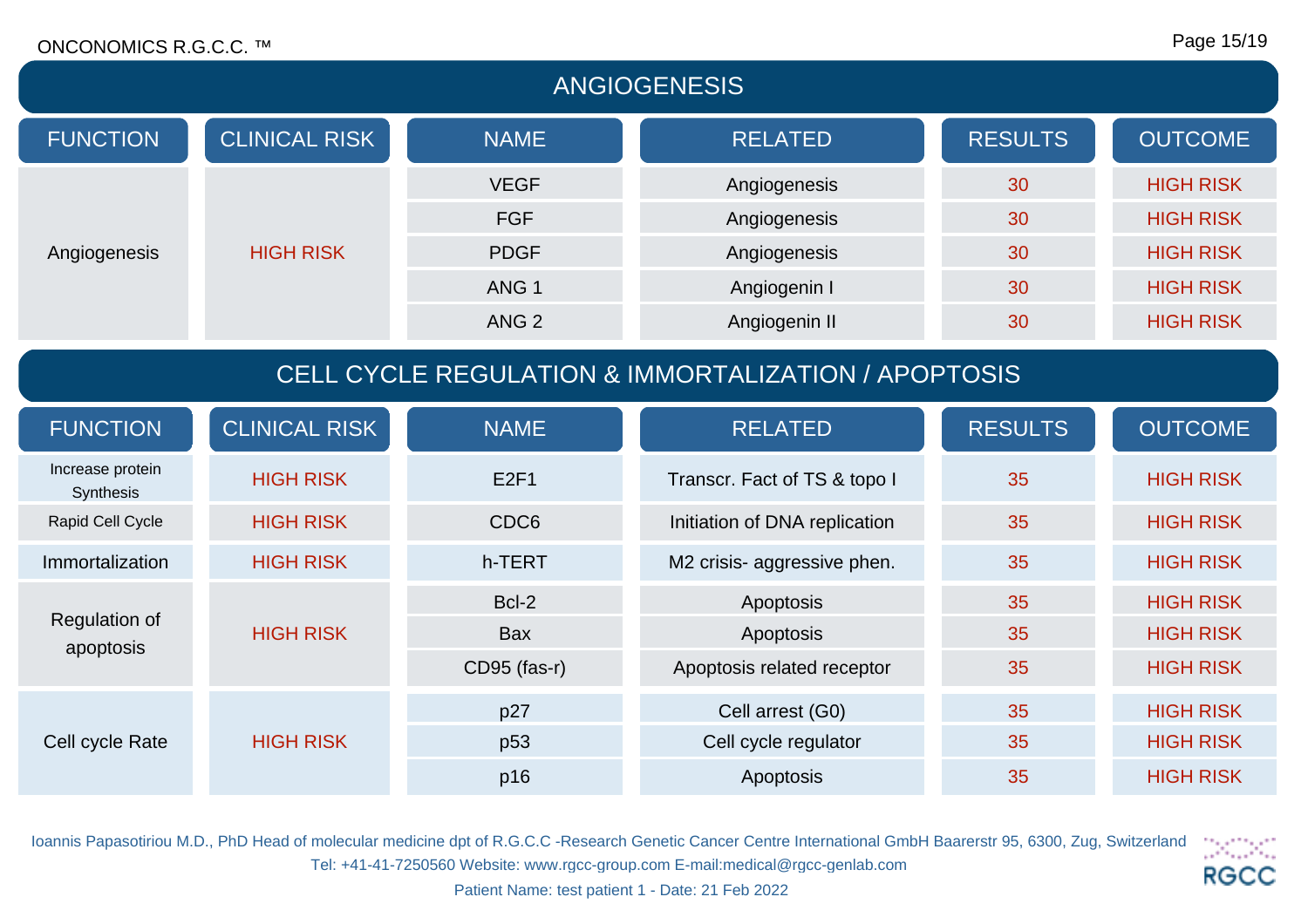| <b>ANGIOGENESIS - METASTASES</b>      |                      |                          |                                      |                |                  |  |
|---------------------------------------|----------------------|--------------------------|--------------------------------------|----------------|------------------|--|
| <b>FUNCTION</b>                       | <b>CLINICAL RISK</b> | <b>NAME</b>              | <b>RELATED</b>                       | <b>RESULTS</b> | <b>OUTCOME</b>   |  |
|                                       |                      | c-MET                    | Mesenchymal to epithelial transition | 10             | <b>HIGH RISK</b> |  |
|                                       |                      | <b>67LR</b>              | 67 Laminin receptor                  | 10             | <b>HIGH RISK</b> |  |
| Migration invasion                    | <b>HIGH RISK</b>     | KISS-1-r                 | Metastases regulator                 | 10             | <b>HIGH RISK</b> |  |
|                                       |                      | <b>Nm23</b>              | Metastases regulator                 | 10             | <b>HIGH RISK</b> |  |
|                                       |                      | <b>MMP</b>               | <b>Metastases</b>                    | 10             | <b>HIGH RISK</b> |  |
| <b>DRUG METABOLISMS &amp; TARGETS</b> |                      |                          |                                      |                |                  |  |
| <b>FUNCTION</b>                       | <b>CLINICAL RISK</b> | <b>NAME</b>              | <b>RELATED</b>                       | <b>RESULTS</b> | <b>OUTCOME</b>   |  |
|                                       |                      | <b>DPD</b>               | Resist to 5FU                        | 15             | <b>HIGH RISK</b> |  |
|                                       |                      | <b>UP</b>                | <b>Resist to 5FU</b>                 | 15             | <b>HIGH RISK</b> |  |
|                                       |                      | <b>NP</b>                | Resist topyrim. Antagonist           | 15             | <b>HIGH RISK</b> |  |
|                                       | <b>HIGH RISK</b>     | <b>TP</b>                | <b>Resist to 5FU</b>                 | 15             | <b>HIGH RISK</b> |  |
| Nucleoside Import<br>transformation   |                      | <b>TS</b>                | Rapid cell cycle (THFA)              | 15             | <b>HIGH RISK</b> |  |
|                                       |                      | <b>DHFR</b>              | Rapid cell cycle (THFA)              | 15             | <b>HIGH RISK</b> |  |
|                                       |                      | <b>SHMT</b>              | Rapid cell cycle (THFA)              | 15             | <b>HIGH RISK</b> |  |
|                                       |                      | <b>GARFT</b>             | Rapid cell cycle(THFA)               | 15             | <b>HIGH RISK</b> |  |
|                                       |                      | Ribonucleosider eductase | <b>DNA</b> synthesis                 | 15             | <b>HIGH RISK</b> |  |

Ioannis Papasotiriou M.D., PhD Head of molecular medicine dpt of R.G.C.C -Research Genetic Cancer Centre International GmbH Baarerstr 95, 6300, Zug, Switzerland Tel: +41-41-7250560 Website: www.rgcc-group.com E-mail:medical@rgcc-genlab.com

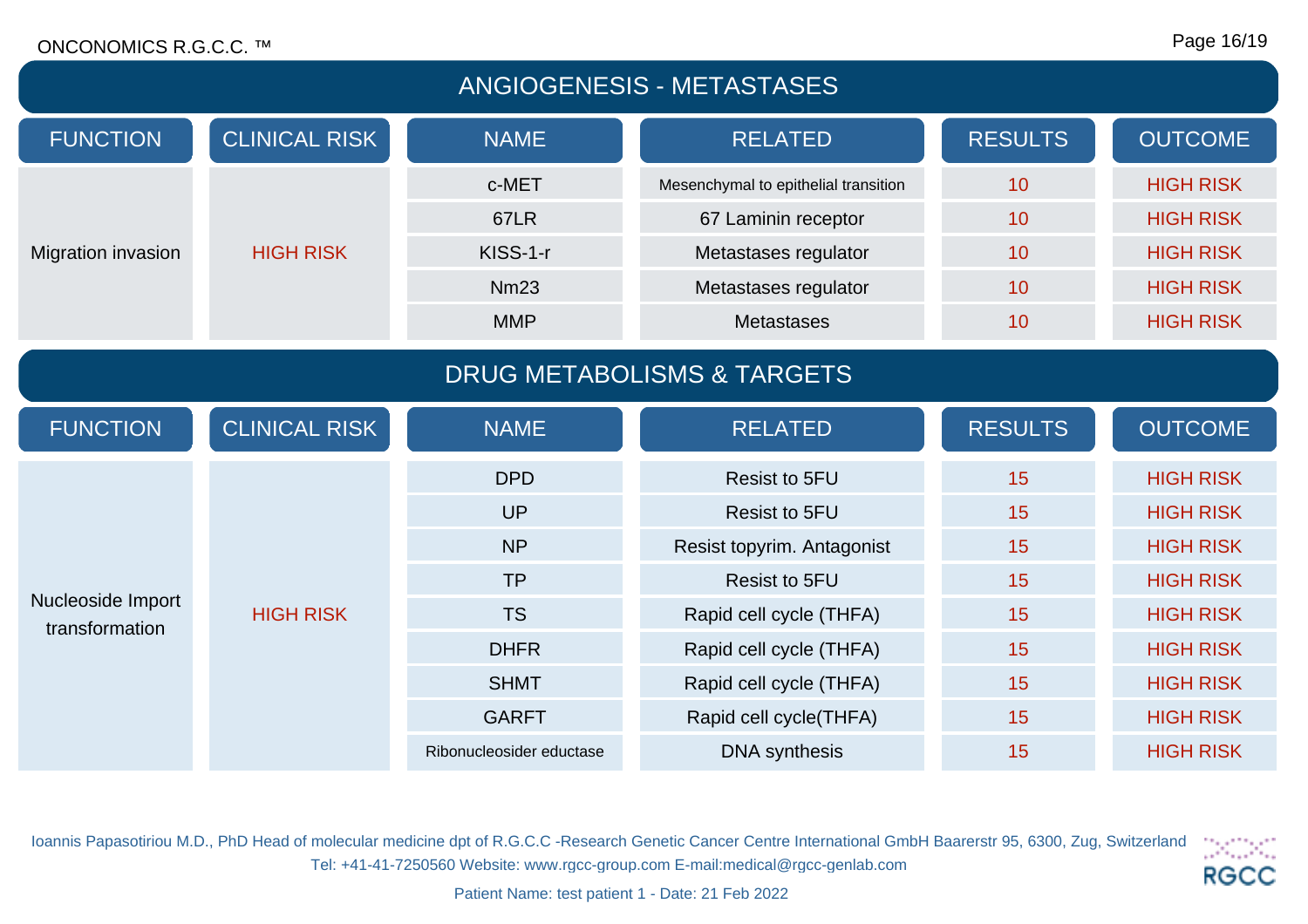| <b>DRUG METABOLISMS &amp; TARGETS</b> |  |                      |                            |  |                            |                                            |                  |
|---------------------------------------|--|----------------------|----------------------------|--|----------------------------|--------------------------------------------|------------------|
| <b>FUNCTION</b>                       |  | <b>CLINICAL RISK</b> | <b>NAME</b>                |  | <b>RELATED</b>             | <b>RESULTS</b>                             | <b>OUTCOME</b>   |
| Activation of<br>camptothecin         |  | <b>HIGH RISK</b>     | CES1&2 (carboxyesterase)   |  | Resist to camptothecin     | 15                                         | <b>HIGH RISK</b> |
| Xenobiotic                            |  | <b>HIGH RISK</b>     | CypB1                      |  | Xenobiotic metabolism      | 15                                         | <b>HIGH RISK</b> |
| DNA repair related                    |  |                      | ERCC1                      |  | DNA repair mechanism       | 15                                         | <b>HIGH RISK</b> |
| gene                                  |  | <b>HIGH RISK</b>     | RRM1                       |  | Nucleotide polymerizations | 15                                         | <b>HIGH RISK</b> |
| <b>MARKERS</b>                        |  |                      |                            |  |                            |                                            |                  |
|                                       |  |                      |                            |  |                            |                                            |                  |
| <b>CLINICAL RISK</b>                  |  |                      | <b>NAME</b>                |  | <b>RELATED</b>             | <b>RESULTS</b>                             | <b>OUTCOME</b>   |
| <b>HIGH RISK</b>                      |  |                      | CD33                       |  | Myeloid cellorigin         | 20                                         | <b>HIGH RISK</b> |
| <b>HIGH RISK</b>                      |  |                      | <b>CD52</b>                |  | Leukaemia marker           | 20                                         | <b>HIGH RISK</b> |
| <b>HIGH RISK</b>                      |  |                      | <b>CD20</b>                |  | Lymphoma related antigen   | 20                                         | <b>HIGH RISK</b> |
| <b>HIGH RISK</b>                      |  |                      | <b>EpCAM</b><br>(EpCAm+ve) |  | Epithelial marker          | 20<br>$(2.7 \text{ cells}/7.5 \text{ ml})$ | <b>HIGH RISK</b> |
| <b>HIGH RISK</b>                      |  |                      | PD-L1                      |  | Immunoregulatory factor    | 20                                         | <b>HIGH RISK</b> |
| <b>HIGH RISK</b>                      |  |                      | PD <sub>1</sub>            |  | Immunoregulatory factor    | 20                                         | <b>HIGH RISK</b> |

Ioannis Papasotiriou M.D., PhD Head of molecular medicine dpt of R.G.C.C -Research Genetic Cancer Centre International GmbH Baarerstr 95, 6300, Zug, Switzerland  $\mathcal{O}(\mathcal{O}_\alpha)$ Tel: +41-41-7250560 Website: www.rgcc-group.com E-mail:medical@rgcc-genlab.com **RGCC**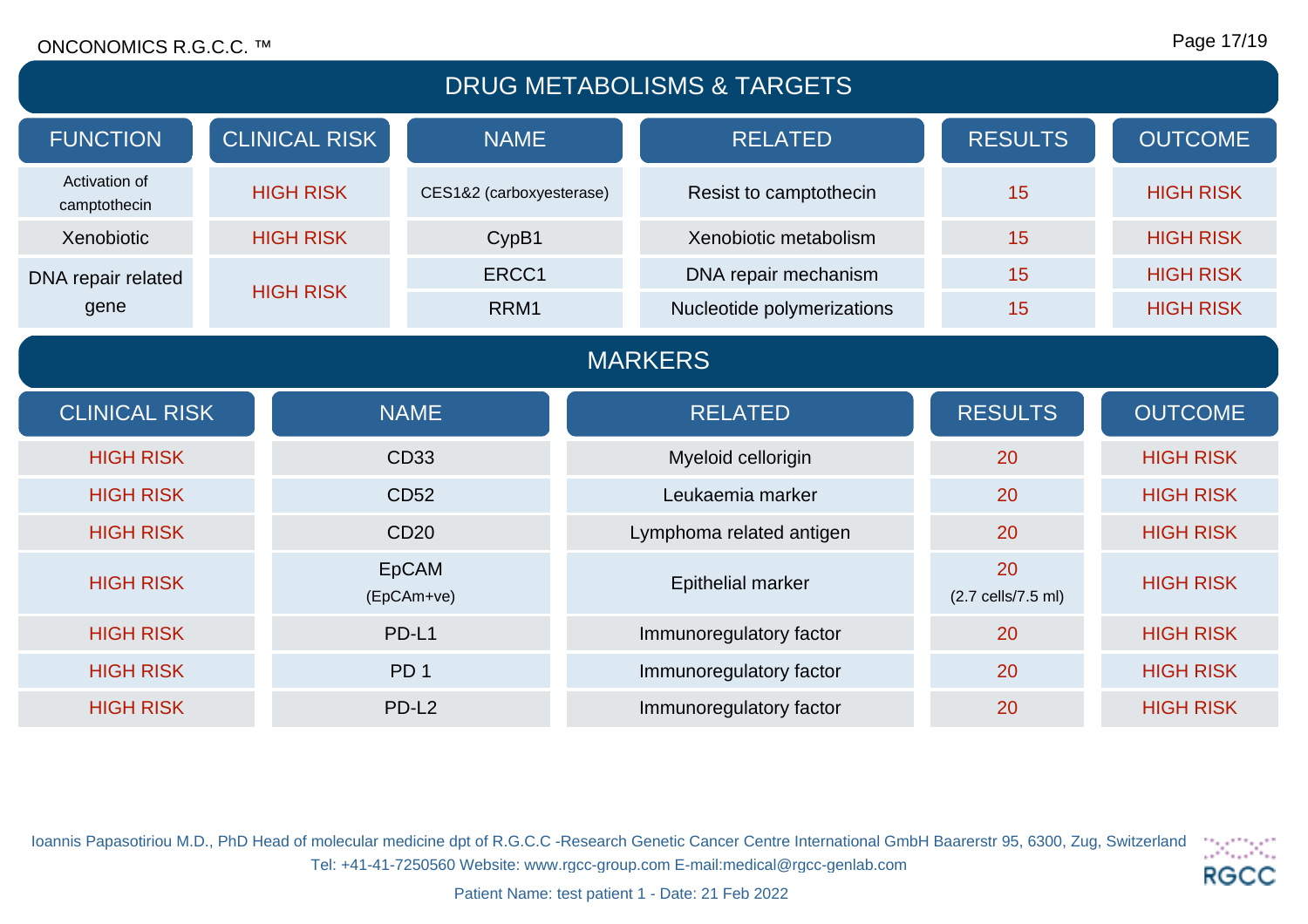#### Page 18/19

| From the investigation above the following were concluded                                                                                                                               |                                                                                                                                                                 |  |  |  |
|-----------------------------------------------------------------------------------------------------------------------------------------------------------------------------------------|-----------------------------------------------------------------------------------------------------------------------------------------------------------------|--|--|--|
| From the whole neoplasmic population we have an expression of LRP in a percentage of 55% over<br>control sample (positive in the check of resistance)                                   | There is great overexpression of EGF, TGF-b, IkB(a,b,c), NFkB                                                                                                   |  |  |  |
| The concentration of p180 is in high range.                                                                                                                                             | It appears to have partial sensitivity in the inhibitors of topoisomerase II a and II b.                                                                        |  |  |  |
| Increased sensitivity in alkylating factors.                                                                                                                                            | There is great sensitivity in the inhibitors of Topoisomerase I                                                                                                 |  |  |  |
| There is great sensitivity in taxanes.                                                                                                                                                  | We notice great neoangiogenetic ability (overexpression of VEGF-R 30% over control sample).                                                                     |  |  |  |
| There is partial sensitivity in alkaloids of vinca.                                                                                                                                     | We noticed no down-regulation of Heat Shock Protein HSP90, HSP72, HSP27                                                                                         |  |  |  |
| There is no sensitivity in Eribulin.                                                                                                                                                    | There is partial sensitivity in Epothilones.                                                                                                                    |  |  |  |
| There is partial sensitivity in 5FU, MTX, Gemcitabine, Capecitabin, Fudr, UFT, Raltitrexed,<br>Pemetrexed, Cytarabine, Fludarabine                                                      | There is great over-expression of COX2 (20%), 5-LOX (20%), SS-r (20%), C-erb-B1 (20%), C-<br>erb-B2 (20%), Estrogen-Receptor (20%), Progesterone-Receptor (20%) |  |  |  |
| There is over-expression of ANG 1 (30%), ANG 2 (30%), IGF-r 1 (20%), ALK (20%), EML-4-ALK (20%), C-MET (10%), NPM-ALK (20%), CD 117 (ckit) (20%), IGF-r 2 (20%), HDAC (25%), HAT (25%), |                                                                                                                                                                 |  |  |  |

NR3C4-A (20%), NR3C4-B (20%)

Ioannis Papasotiriou M.D., PhD Head of molecular medicine dpt of R.G.C.C -Research Genetic Cancer Centre International GmbH Baarerstr 95, 6300, Zug, Switzerland Tel: +41-41-7250560 Website: www.rgcc-group.com E-mail:medical@rgcc-genlab.com